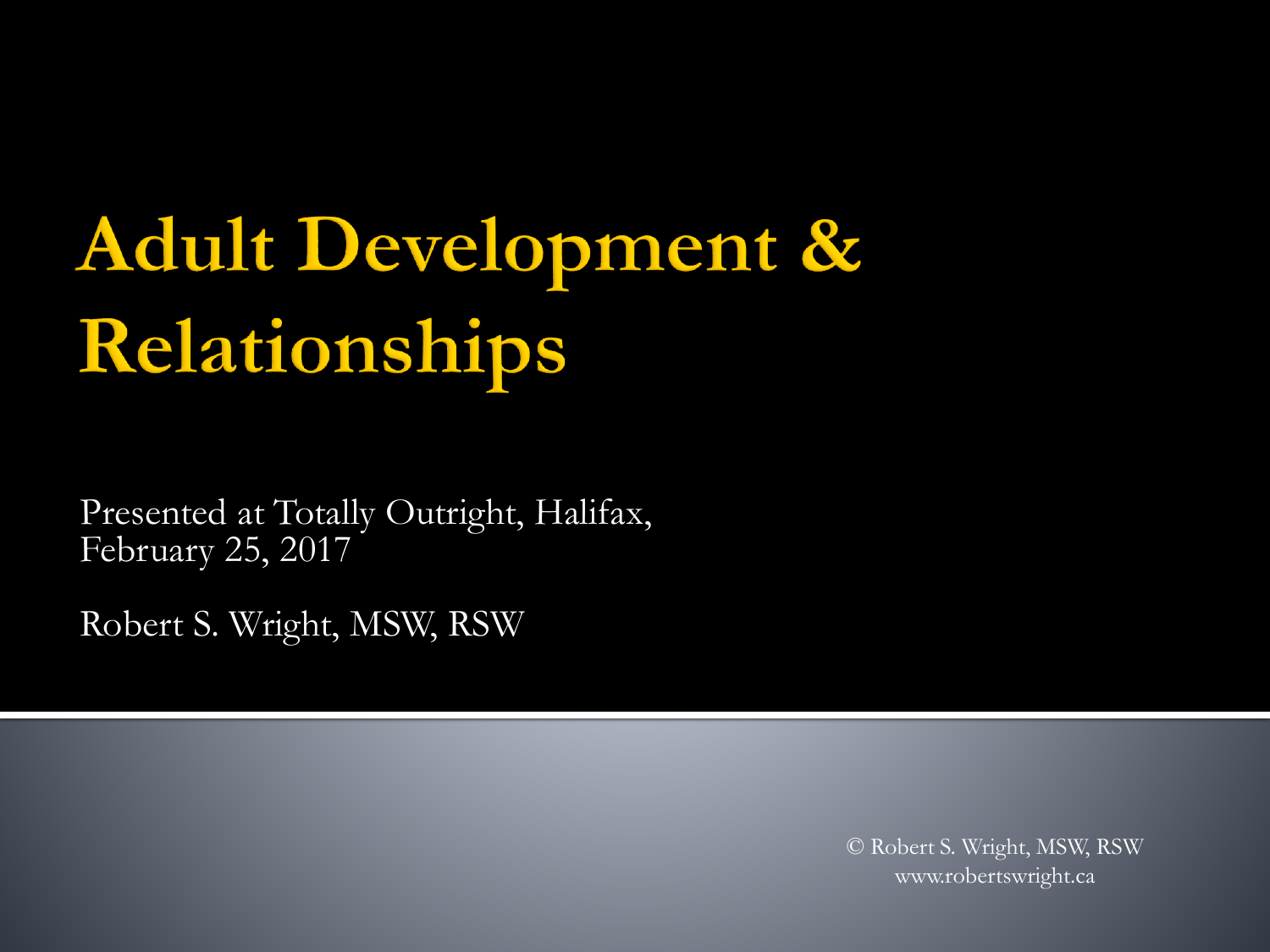# When "Adulting" Became a Verb

#### **From Urban Dictionary:**

- Adulting (v): to do grown up things and hold responsibilities such as, a 9-5 job, a mortgage/rent, a car payment, or anything else that makes one think of grown ups.
- Being a responsible adult. Used by immature 20-somethings who are proud of themselves for paying a bill.
- Post adolescence when the light in your eyes fade away and dies.
- To carry out one or more of the duties and responsibilities expected of fully developed individuals (paying off that credit card debt, settling beef without blasting social media, etc.) Exclusively used by those who adult less than 50% of the time.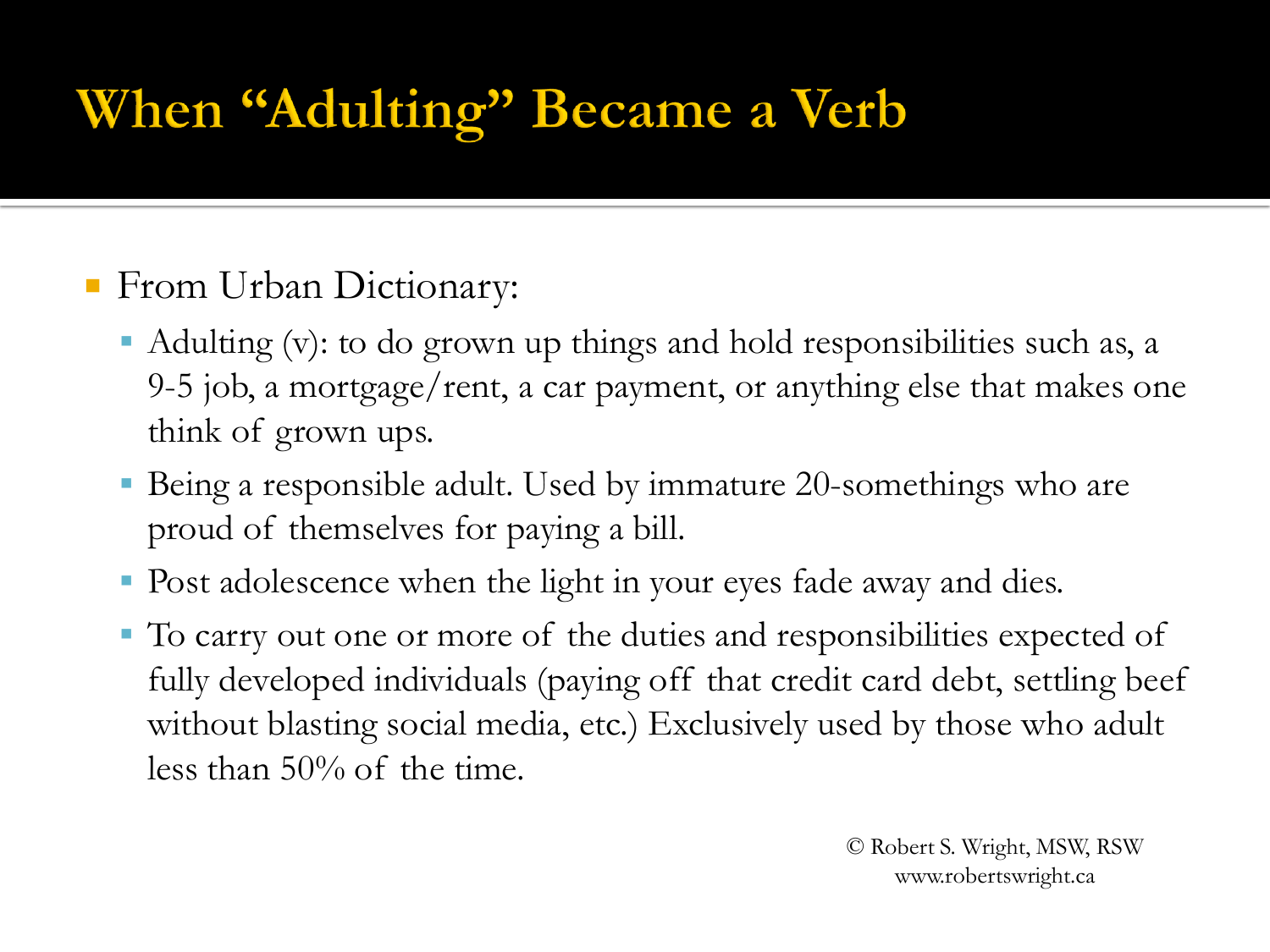- A theory that explains normal/healthy human emotional (psycho) and social development
- A theory of personality development
- A theory that explains how external influence affect human development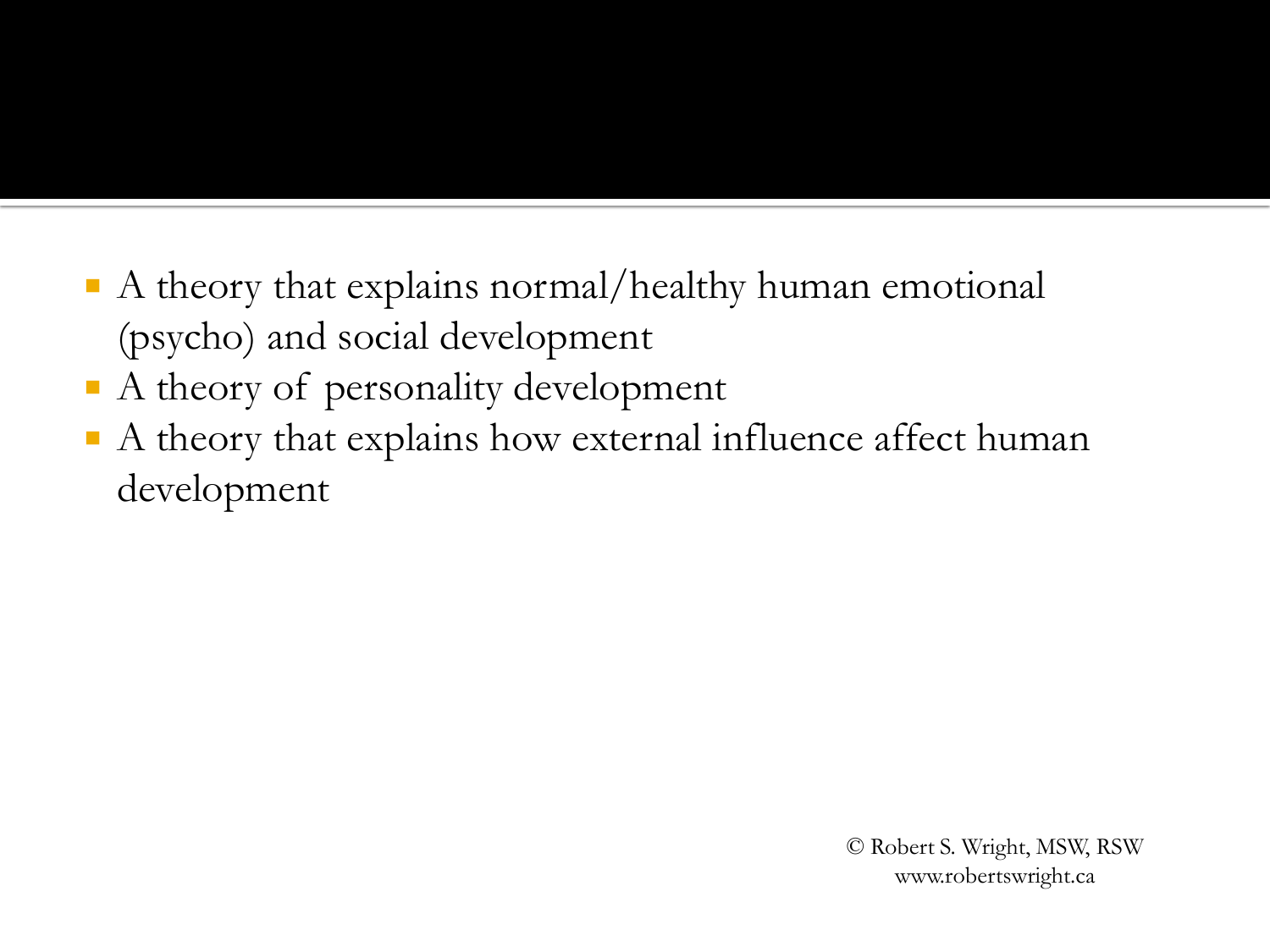#### Adolescence is a New Phenomenon

- Adolescence, that latent state between childhood and adulthood, is a relatively new phenomenon for most peoples.
- How Green Was My Valley (1:22:00) <https://www.youtube.com/watch?v=e-kE3CC2uDc>
- Young Huw Morgan is the youngest of the 4 sons in this, turn of the century, Welsh, mining family. After the death of his brother, he leaves his promising life as a young scholar to go "down the colliery" to work, making the stark transition from boy to man. Some wicked hard adulting!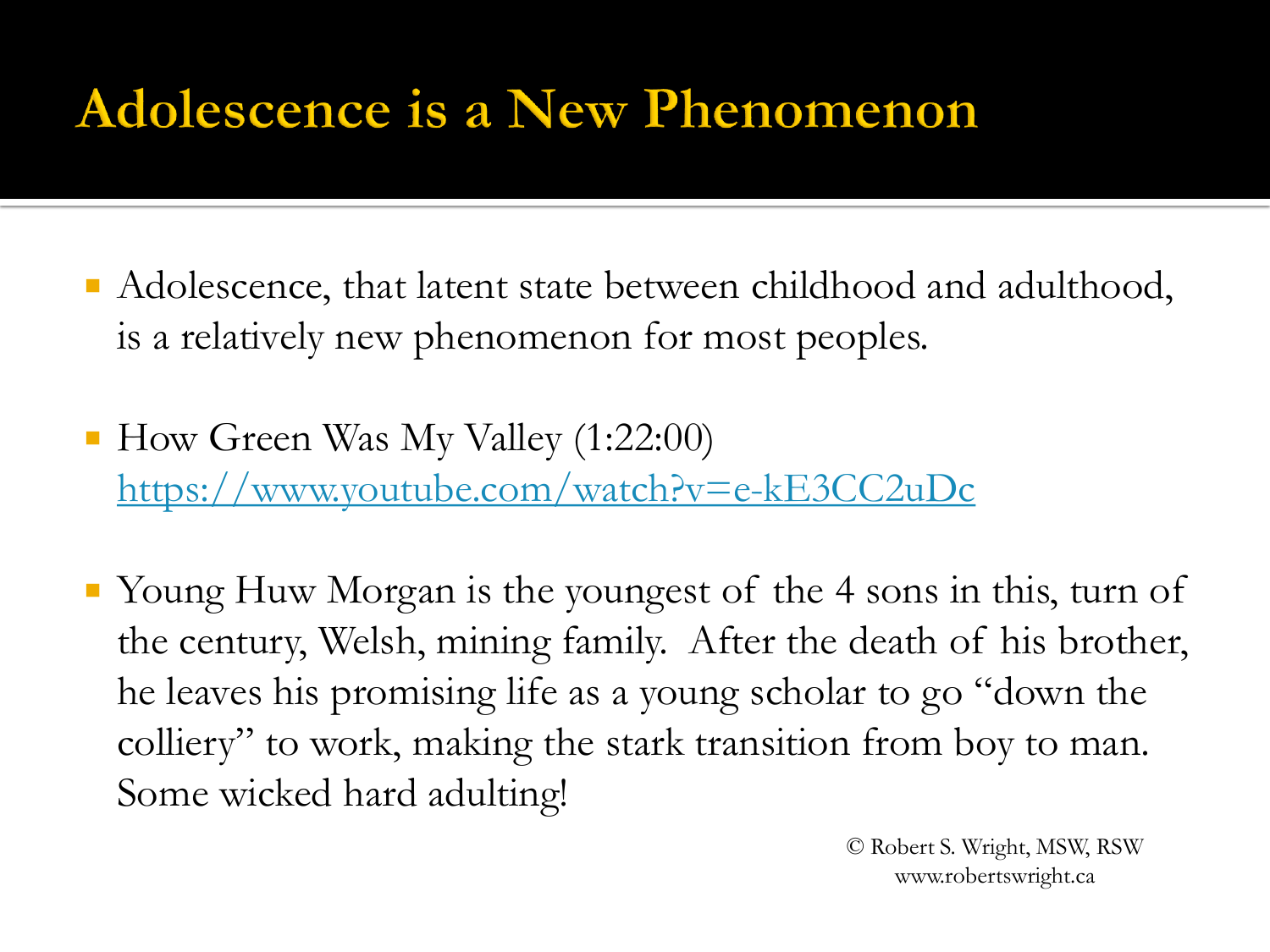### Adult Development - Erik Erikson

- Born in 1902 in Germany, Danish/Jewish
- **Influenced by Anna Freud to** study psychoanalysis (VPInst.)
- **Emigrate to USA in 1933**
- Taught at Harvard, Yale, Berkeley and Austen Riggs
- Psychosocial vs. Psychosexual emphasized importance of environment

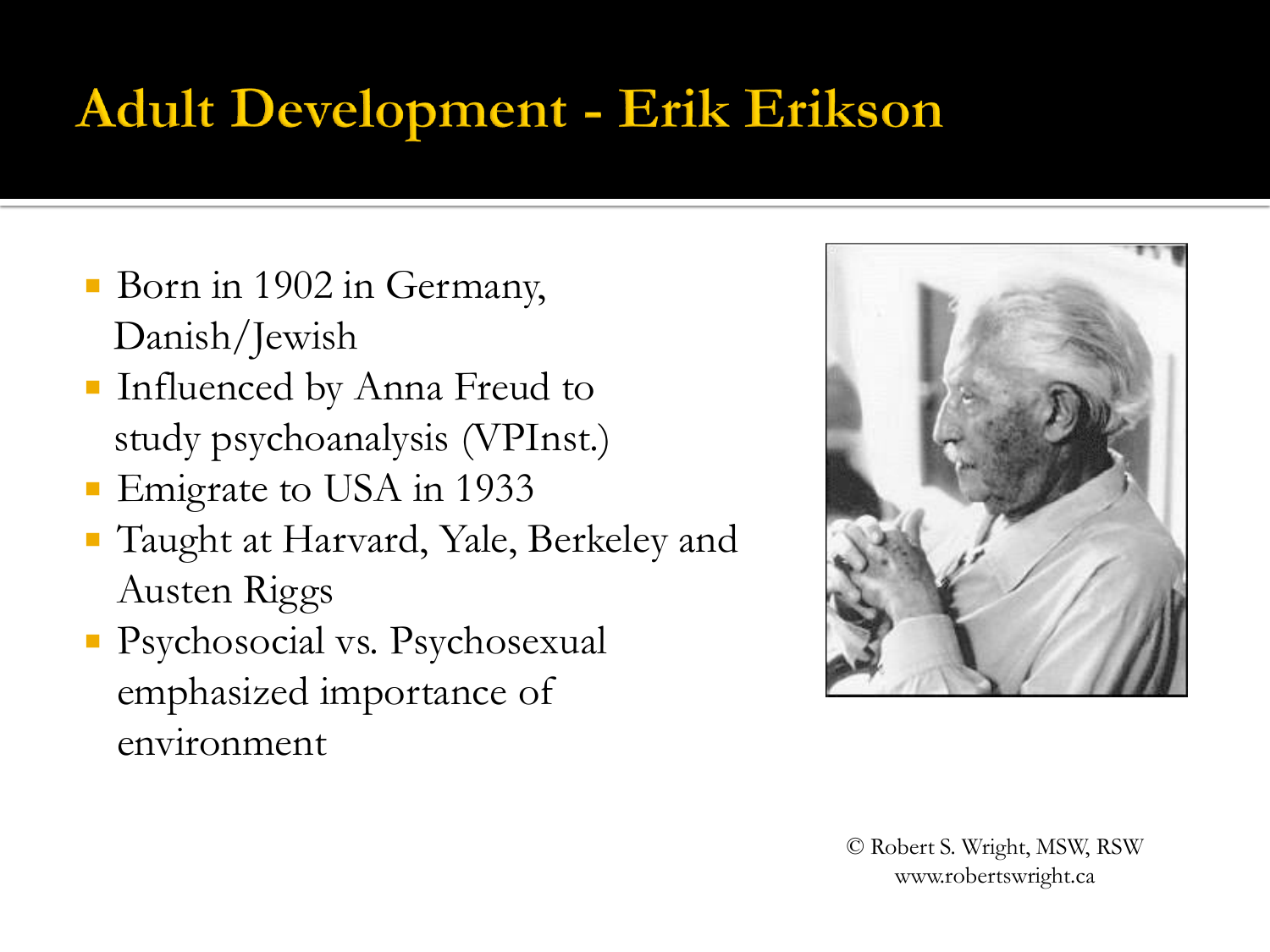# **Critical Elements of Psychosocial Development and Adult Relationships**

- We grow in stages bio-psycho-social
- **Development and growth is cumulative. Skills and qualities** earned and learned at earlier stages are critical for later stages.
- Every stage has a central "crisis" which needs to be resolved for healthy, long term development
- **External forces support development**
- Our understanding of stages, and processes are described within a "majority" social construct and require some adjusting for queer folk, POC, non-monogamous
- Adult relationships are supported by healthy earlier development and compromised by developmental deficits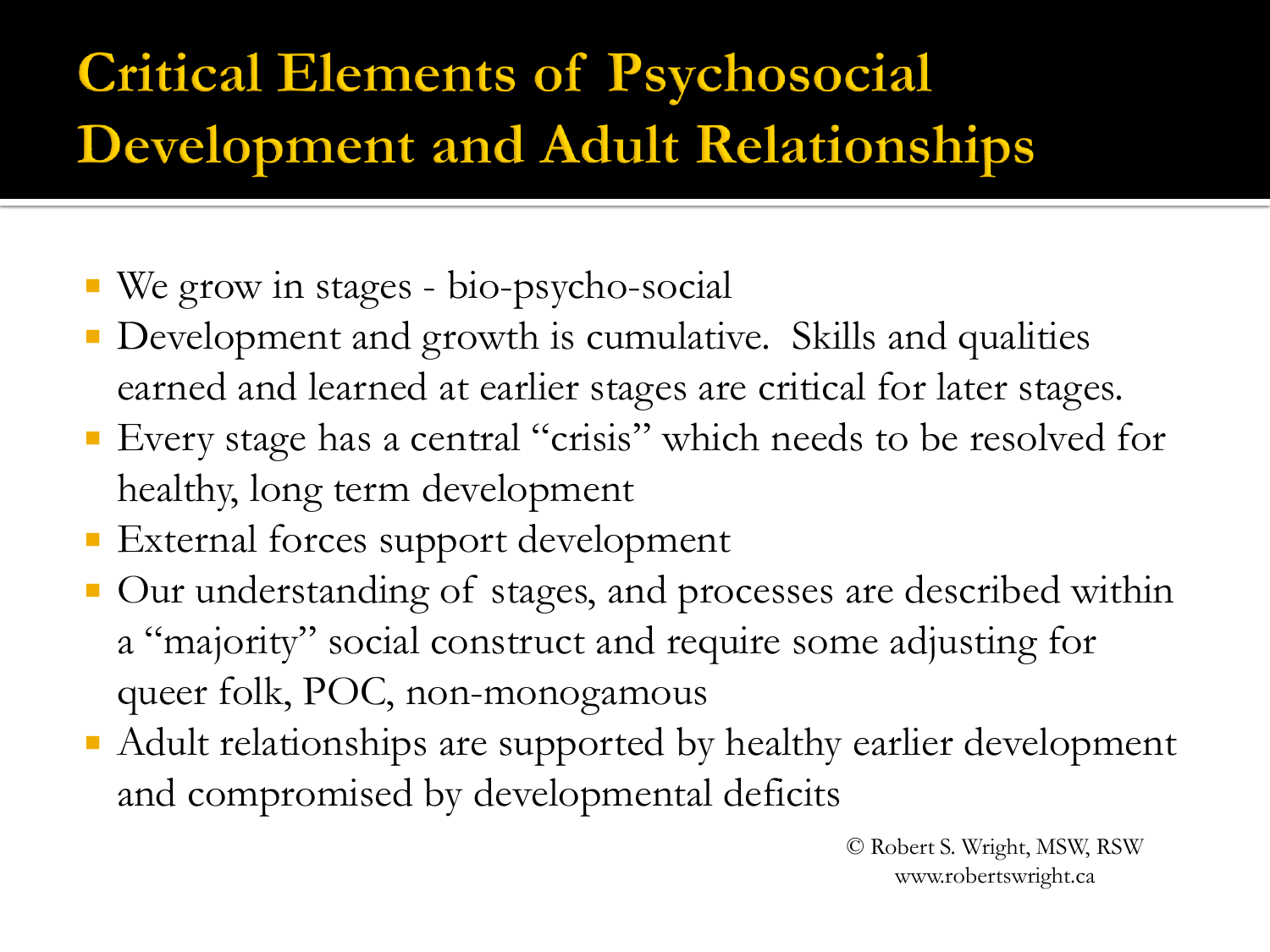# **The Stages**

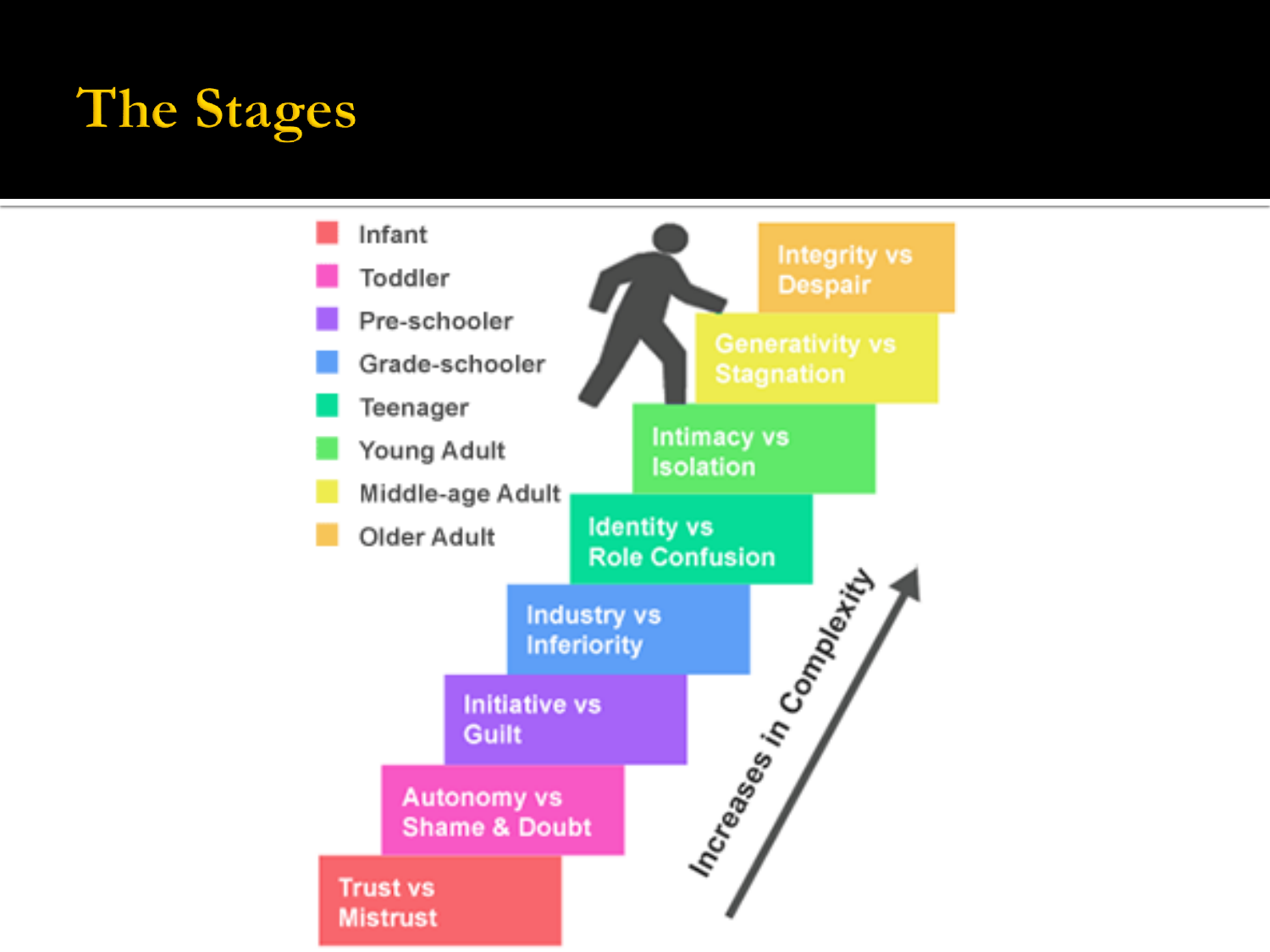# Attachment - Relationship Cornerstone